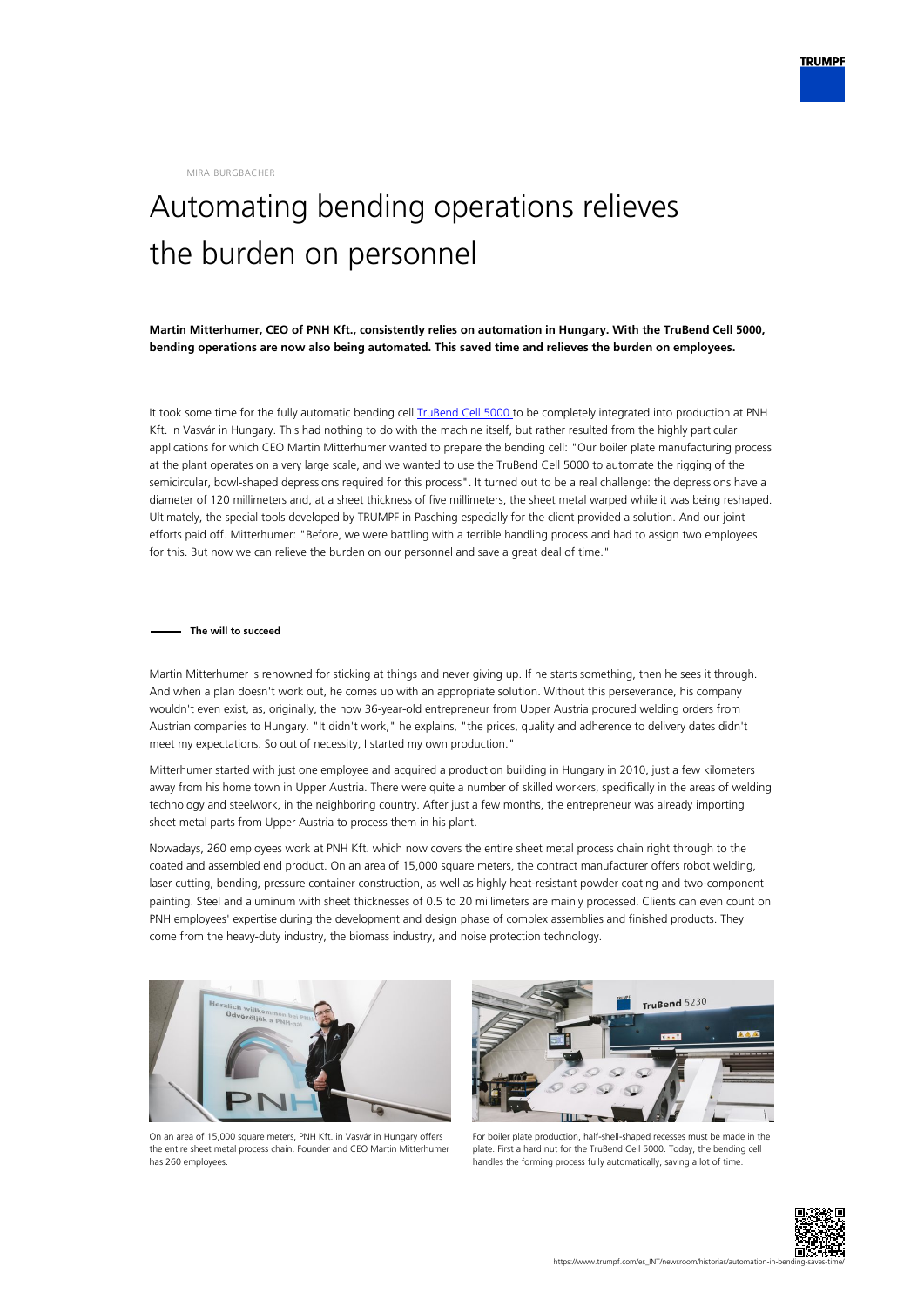- 
- The special tools developed by TRUMPF in Pasching especially for PNH, enables to automate the rigging of semicircular, bowl-shaped depressions required for the boiler plate manufacturing process.
- Stefan Fuertbauer

– Stefan Fuertbauer – Stefan Fuertbauer



It has become quite difficult to find skilled workers in Hungary. With automated systems like the TruBend Cell 5000 with Bendmaster 150, CEO Martin Mitterhumer gains decisive competitive advantages.

– Stefan Fuertbauer



With its 230-tonne press force, the TruBend Cell 5000 can process components of 3000 x 1500 millimeters conveniently.

– Stefan Fuertbauer



The processing of components with a weight of 60 to 80 kilograms are the order of the day at PNH. To promote the health of his employees, Martin Mitterhumer has equipped his installation with vacuum grippers and pivoted-jaw grippers.

– Stefan Fuertbauer



PNH mainly processes steel and aluminum with sheet thicknesses of 0.5 to 20 millimeters in series batches of between ten and 1,500 pieces.

– Stefan Fuertbauer



The TruBend Cell 5000 gives Martin Mitterhumer all of the options that are important for him, such as the camera-based, sensor-controlled position recognition and easy intuitive handling.

– Stefan Fuertbauer



PNH's three-shift operation could be cut back to two shifts after just a short period of time.

– Stefan Fuertbauer

**Automatically more flexible**

One of the reasons that things run so well at PNH is because Mitterhumer has consistently focused on automation from the outset. "It has become quite difficult to find skilled workers here, as well. Although the proximity to Austria gives us the